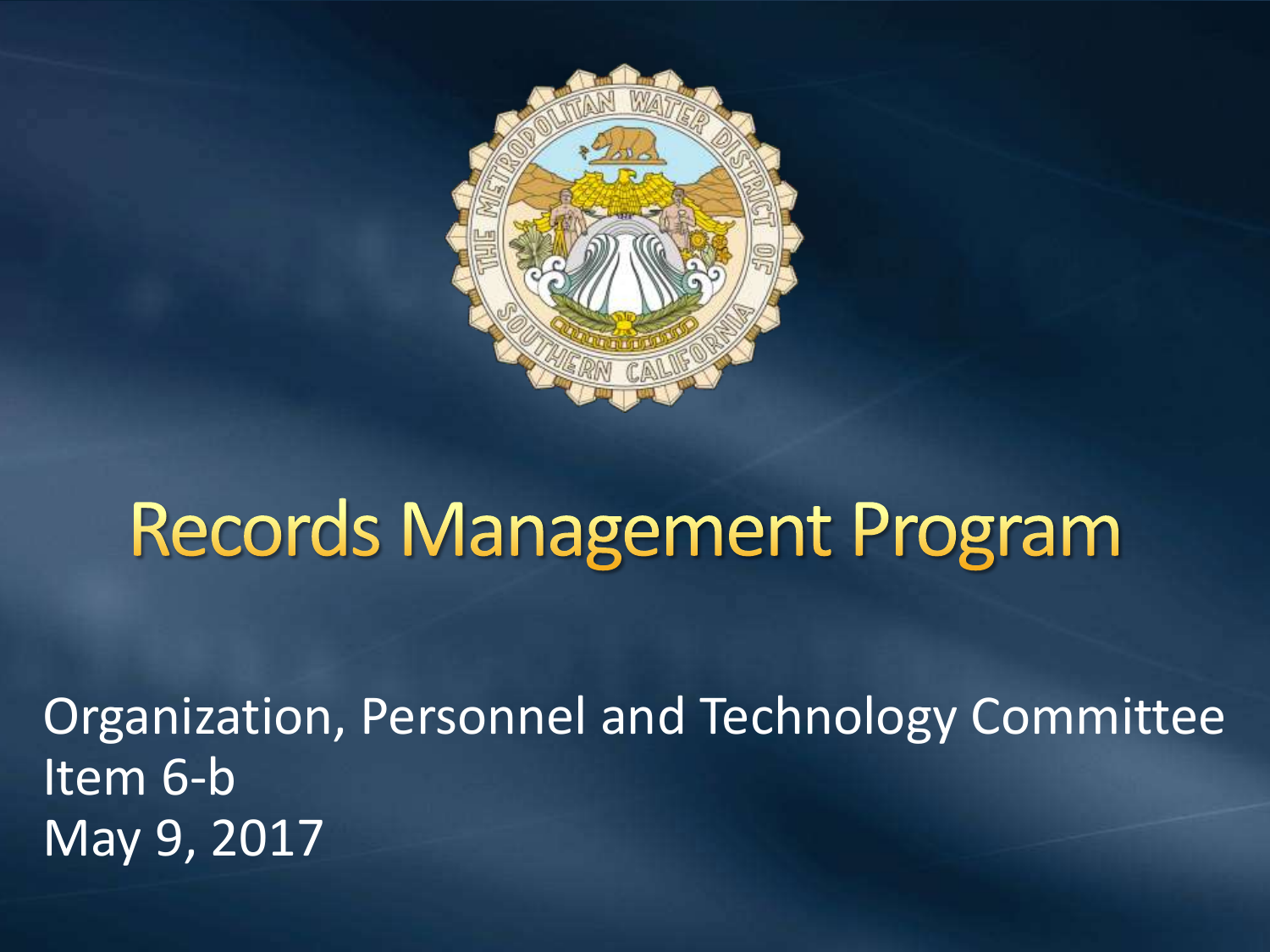#### What is a record?

**• All Business-related Information** 

#### **• Paper and Digital**



OP&T Committee The Item 6-b Slide 2 May 9, 2017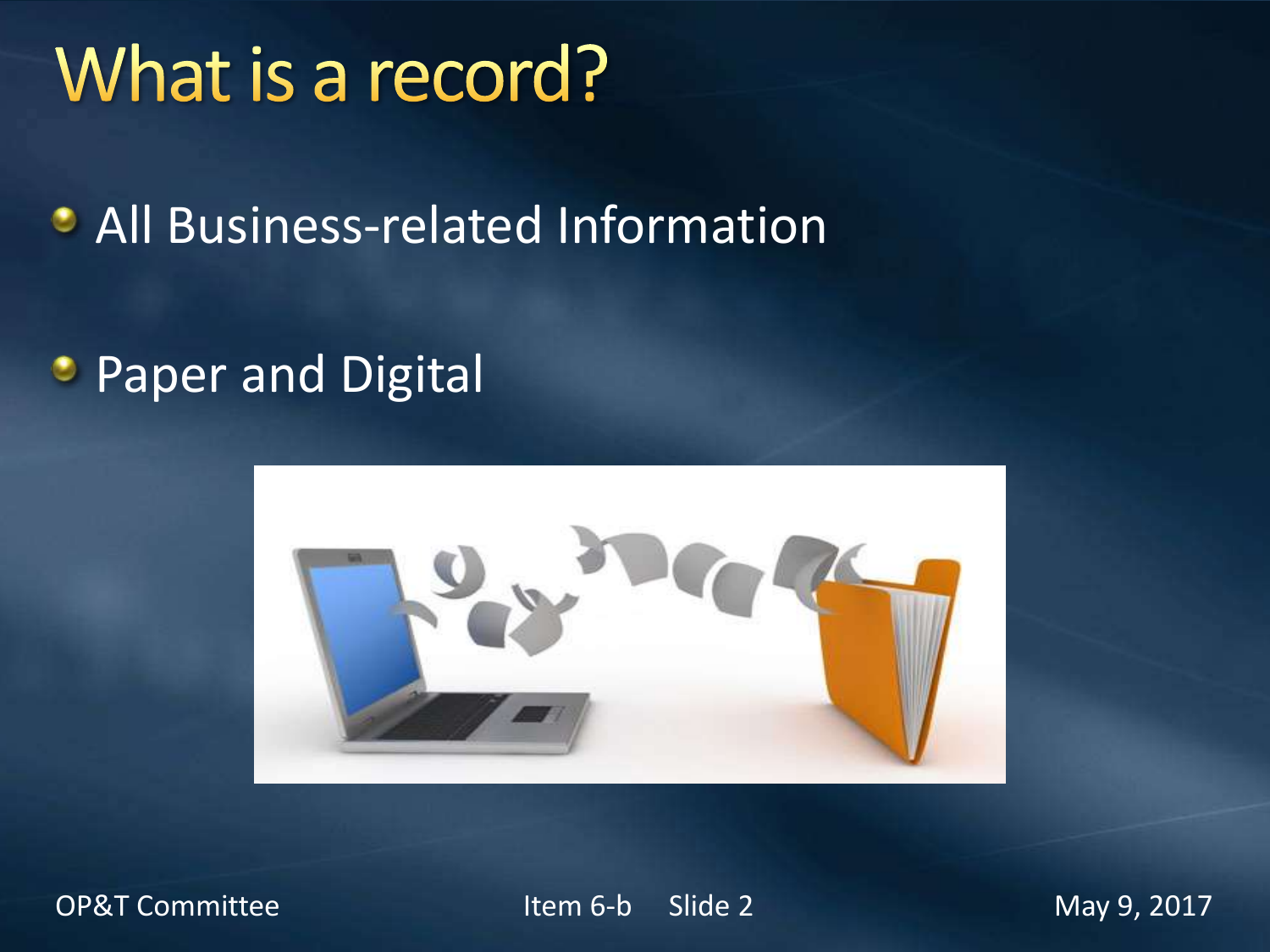# What are key purposes of records protocols?

• To operate efficiently and effectively

**Properly managed records are valuable assets** 

**To enable compliance with CA Public Records** Act requests

• To comply with legal records retention **requirements** 

OP&T Committee The Item 6-b Slide 3 May 9, 2017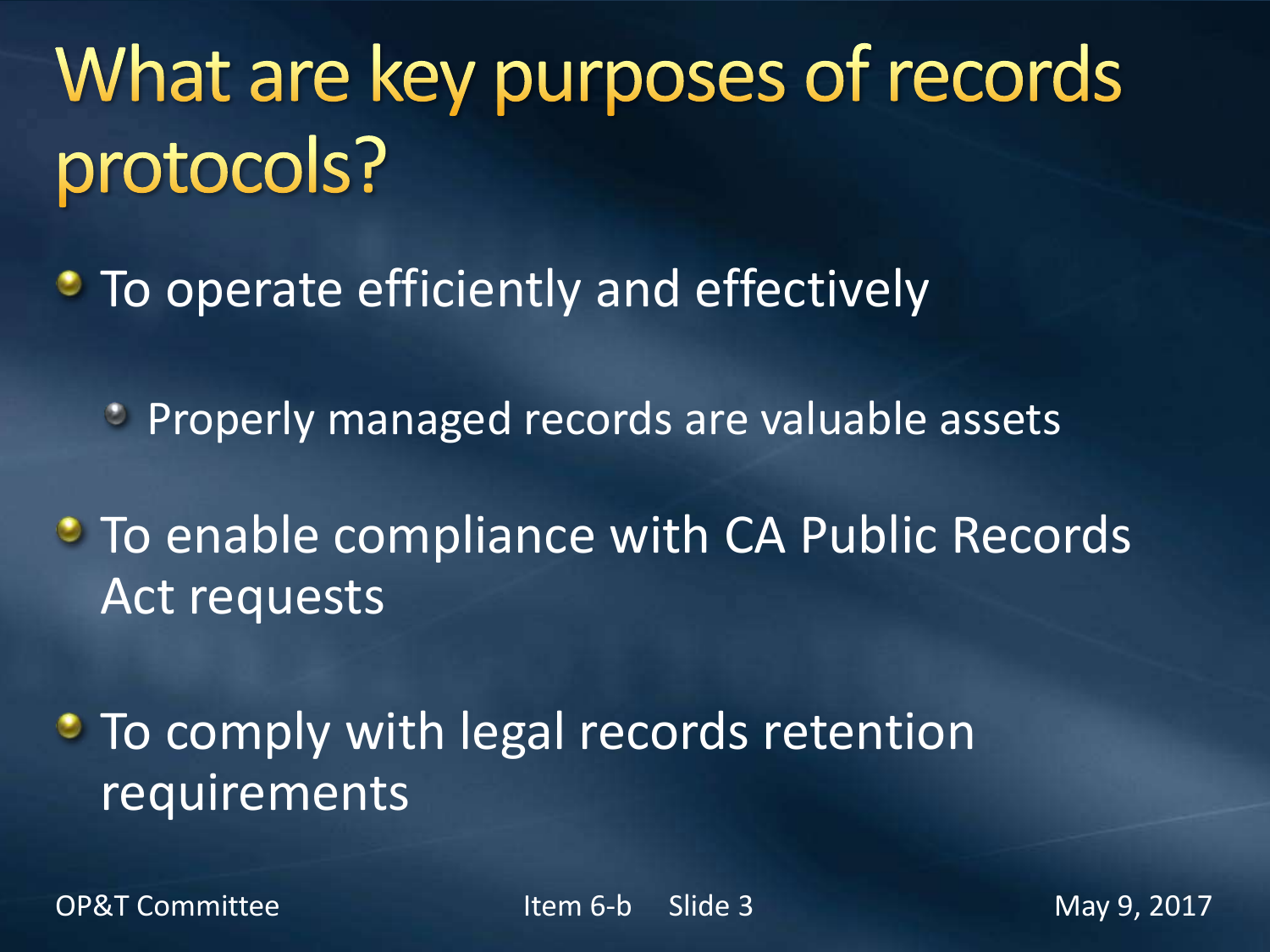# **What is Effective Records** Management?

A formal program for retaining, preserving, retrieving, and destroying records in an organized and structured manner.

- **Program supports:** 
	- CA Law
	- **Operating Policies**



Metropolitan's Administrative Code

OP&T Committee The Item 6-b Slide 4 May 9, 2017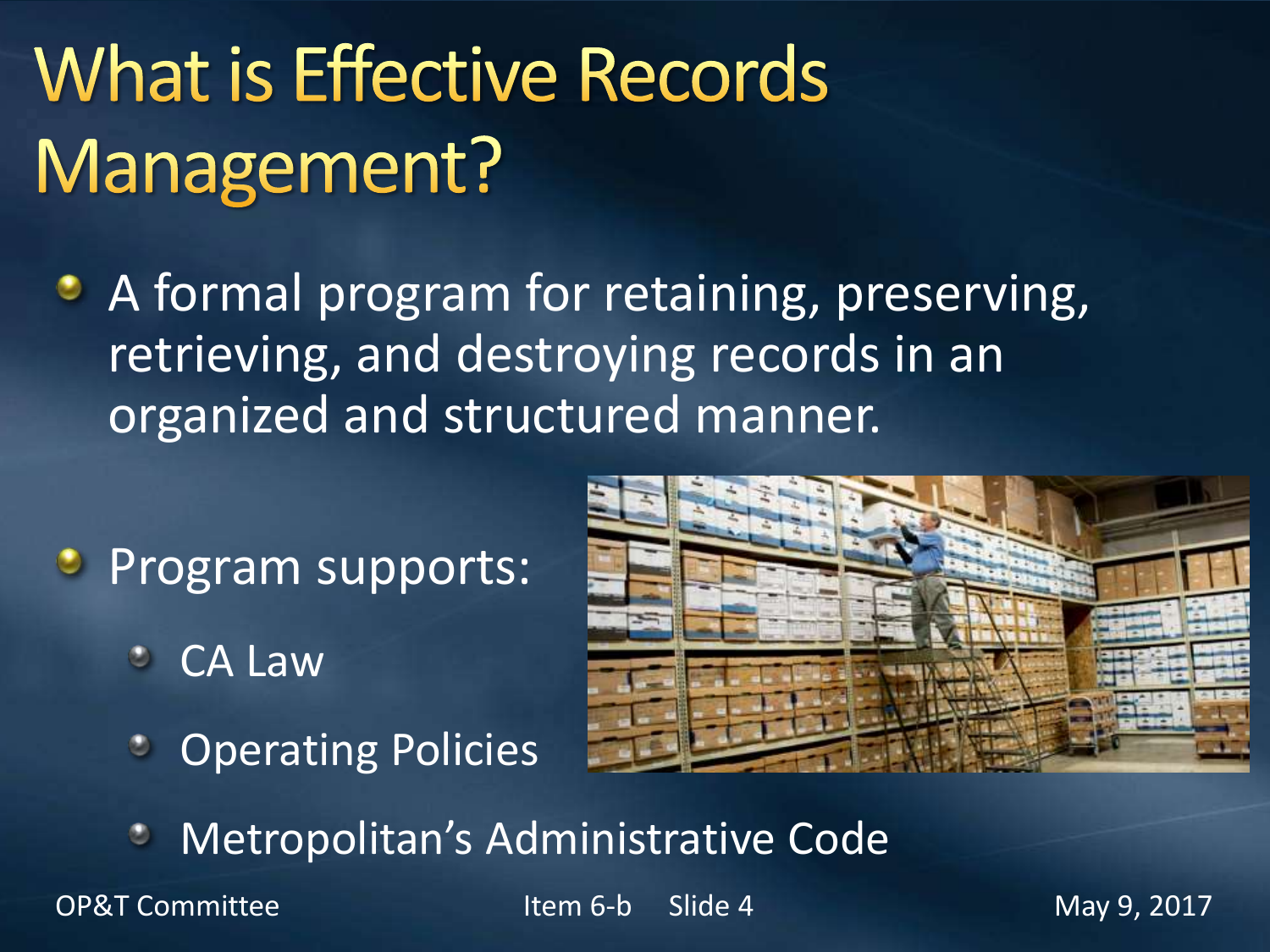# **Records Retention Policy**

Governs the control of Metropolitan records ۰

- Identifies the records retention responsibilities ٥ of staff
- $\bullet$ Operational requirements
- ٠ Legal Department concurrence

OP&T Committee The Item 6-b Slide 5 May 9, 2017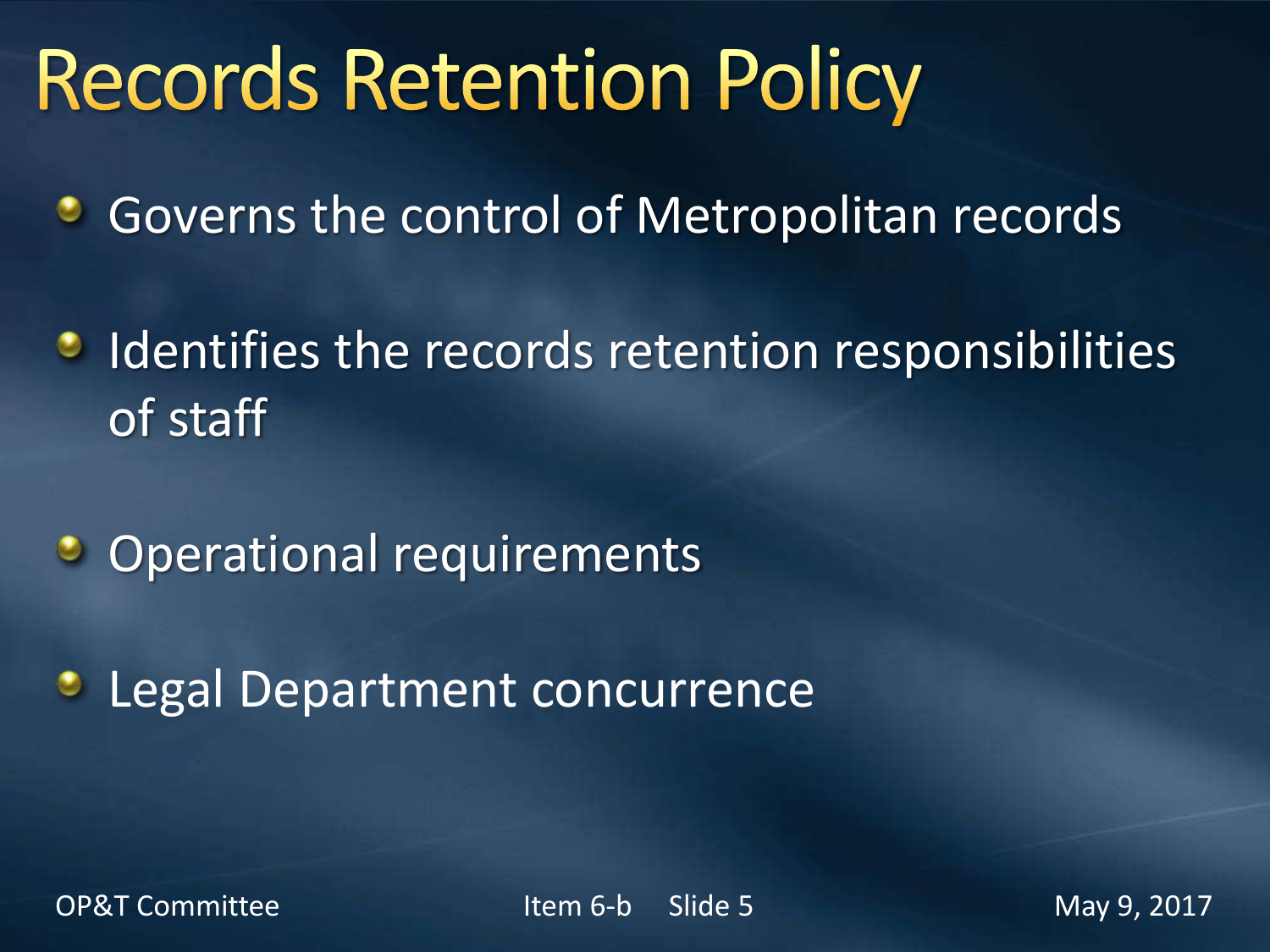# **Records Retention Policy (cont.)**

- Records Retention and Disposition Schedule ٠
	- Approved Timetable ٠
	- Records Series (Categories)  $\bullet$ 
		- Which include both electronic and hard copy records
	- **C** Retention Periods
		- Compliance with applicable laws

OP&T Committee The Item 6-b Slide 6 May 9, 2017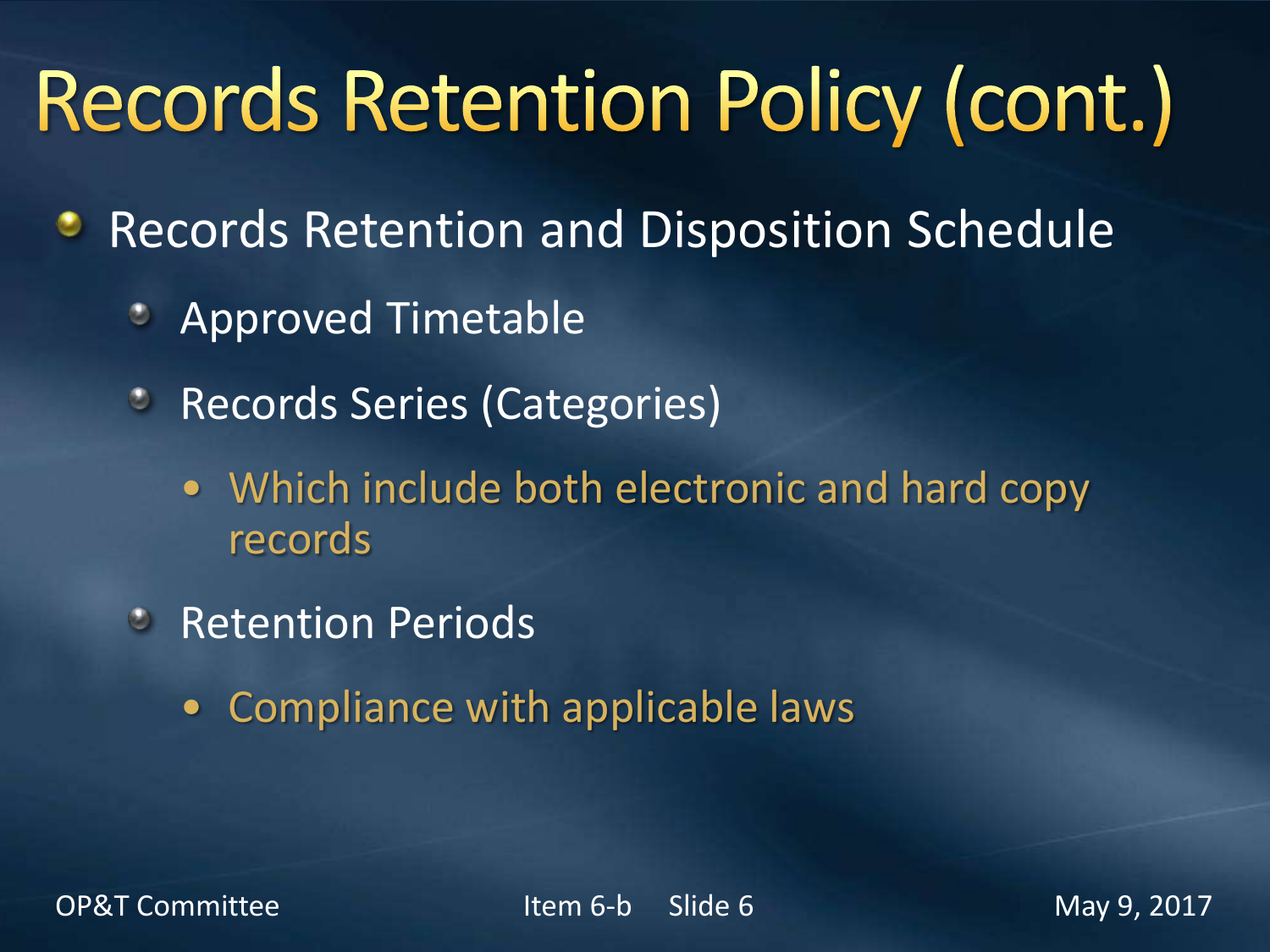## **Records Retention (example)**



OP&T Committee The Item 6-b Slide 7 May 9, 2017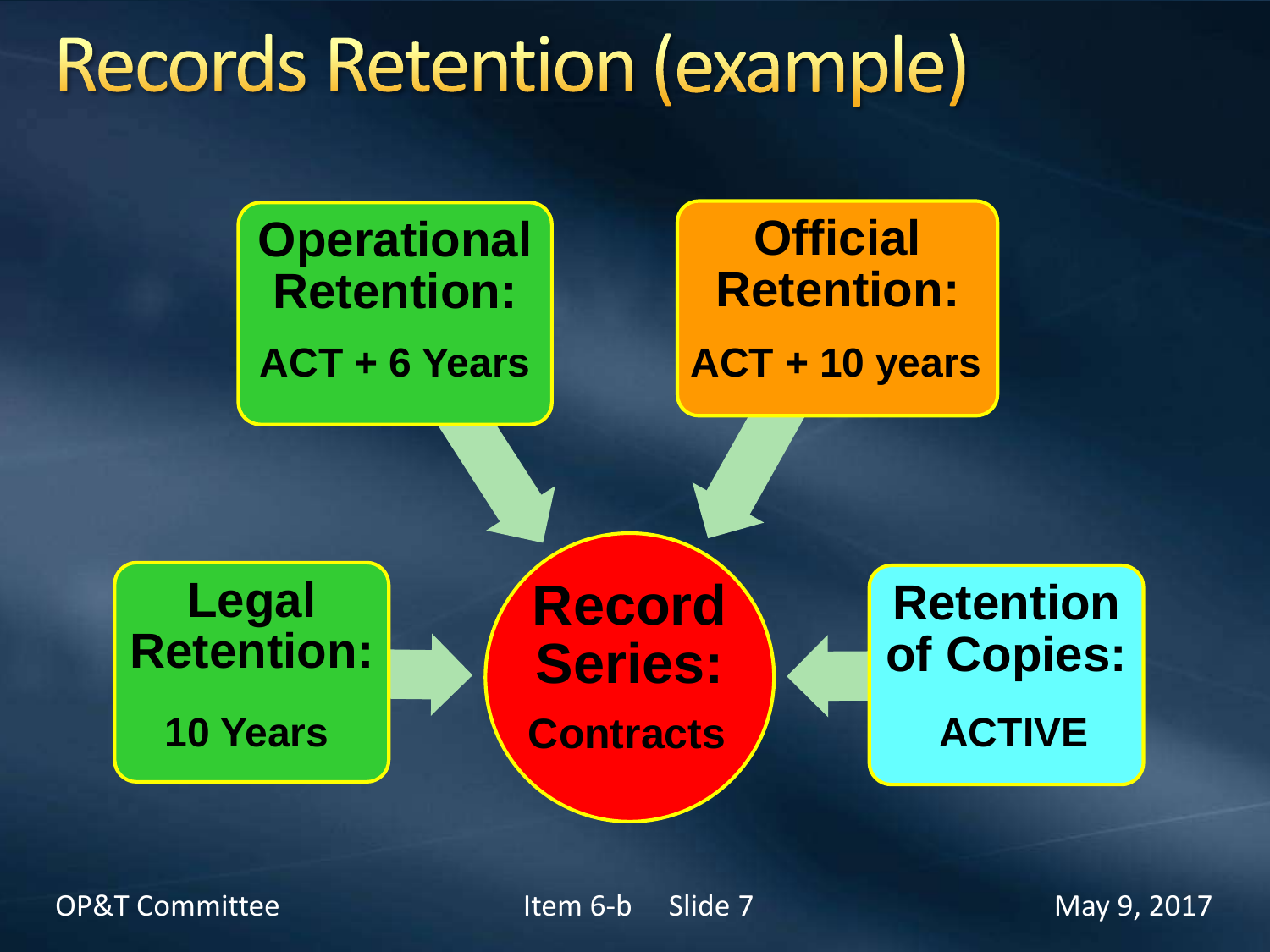#### **Records Retention Schedule**

#### **RECORDS RETENTION AND DISPOSITION SCHEDULE**



OP&T Committee Item 6-b Slide 8 May 9, 2017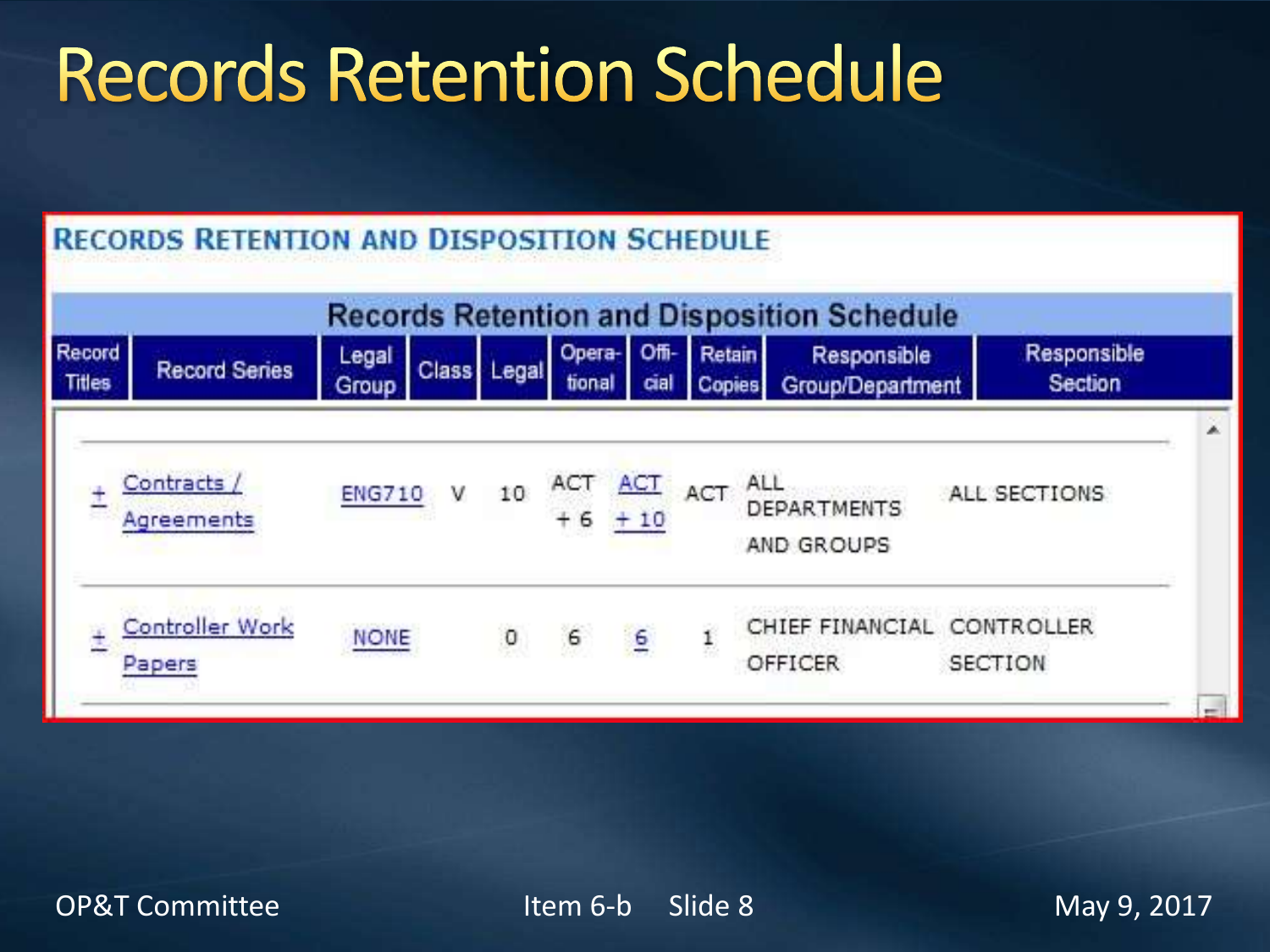# **Records Management Program** Assessment

- **Assessment identified program improvements** 
	- **C** Key Findings
	- **C** Recommendations





OP&T Committee The Item 6-b Slide 9 May 9, 2017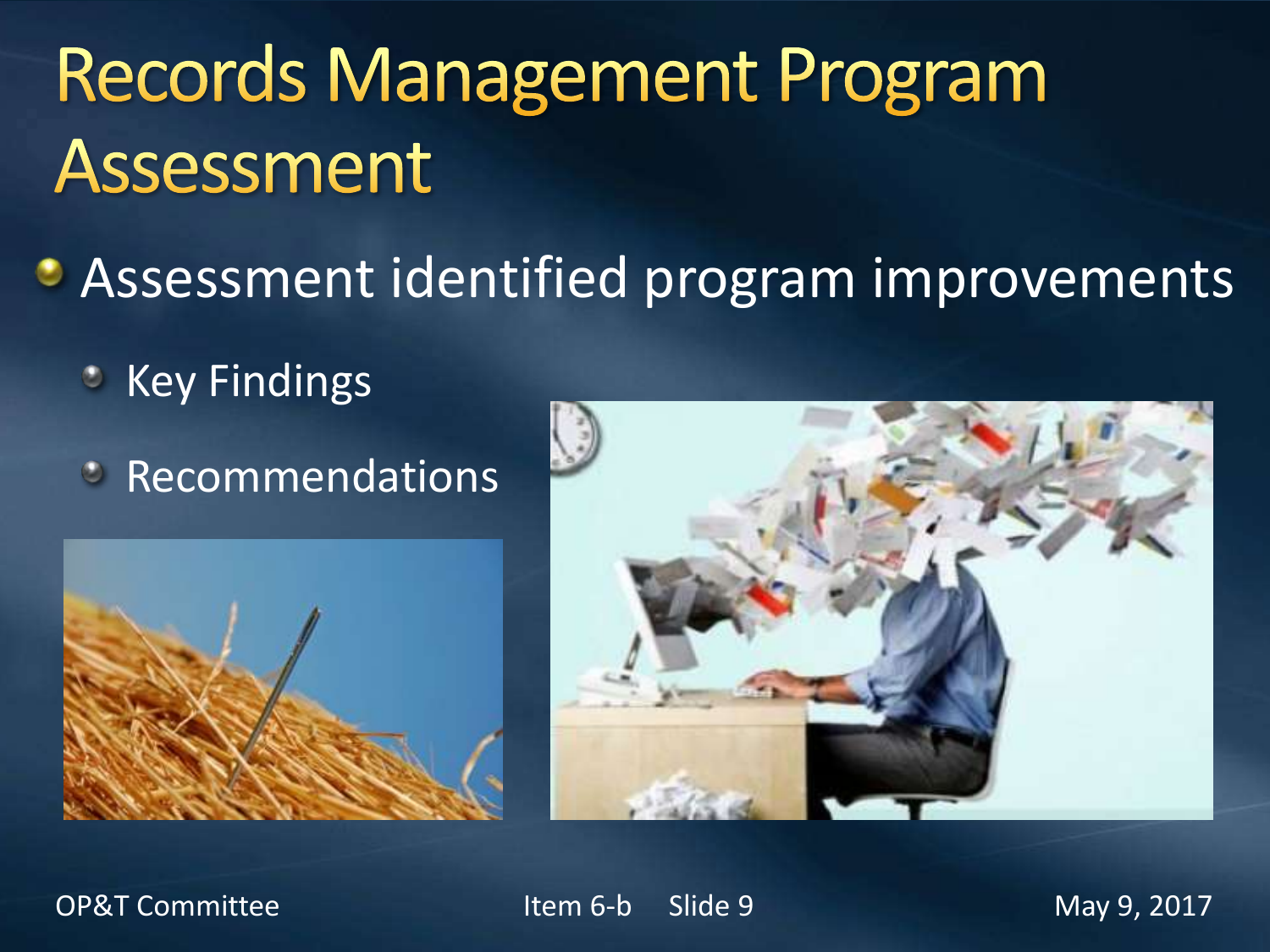# What Does the Future Hold for **Records Management?**

- **Administrative Services and IT** have partnered to address recommended improvements
- **Developed strategy** implementation plans
- **IDENTIFIED INCORPORT SHOW THE INCORPORATION** areas



**• Information Governance (IG)** Committee

OP&T Committee The Item 6-b Slide 10 May 9, 2017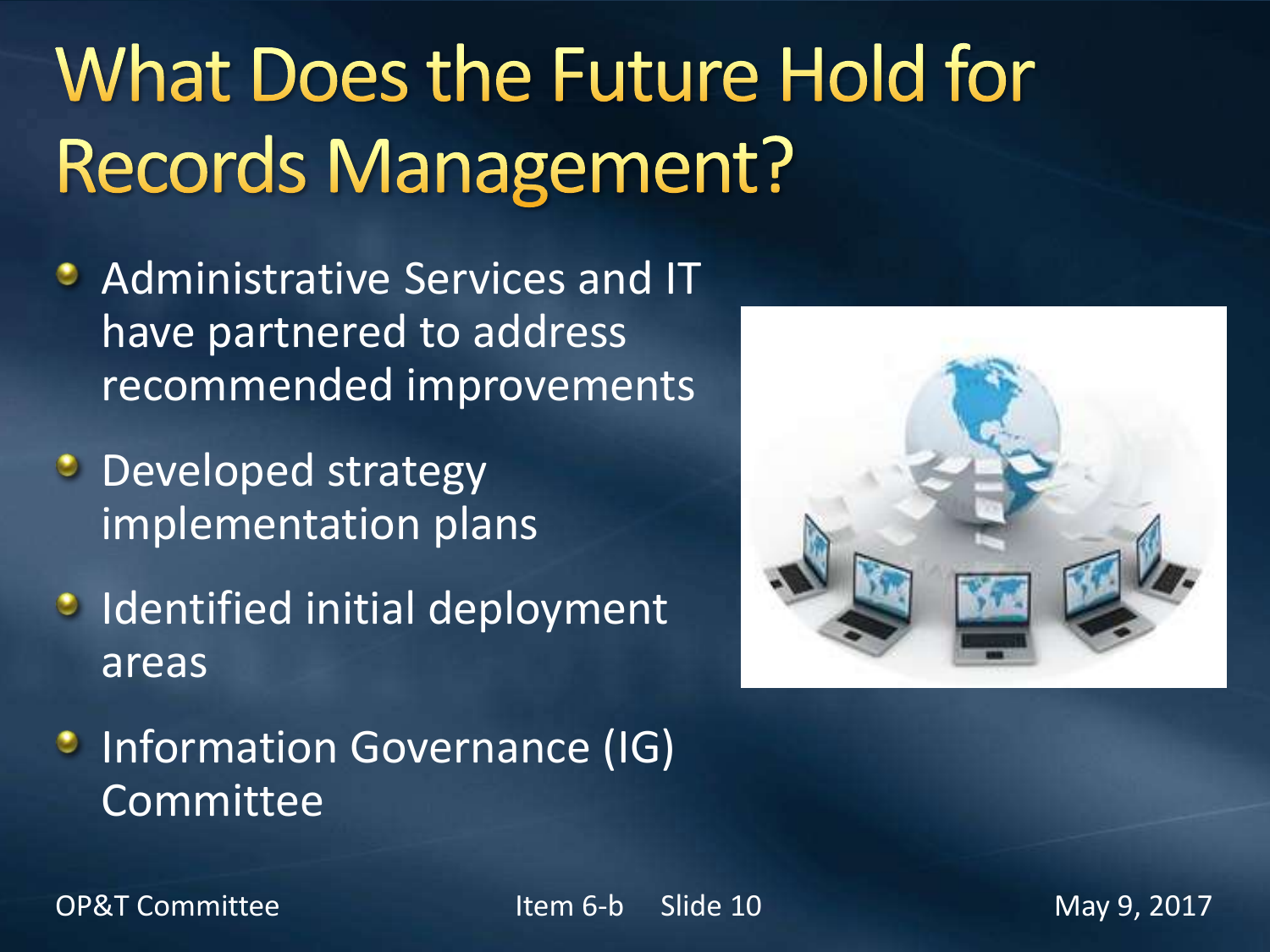## **Planned Initiatives**

• Staff will be coming back to the Board later this year with proposed initiatives

**C** Digital Asset Optimization

**Enterprise Content** Management (ECM)



OP&T Committee The Item 6-b Slide 11 May 9, 2017